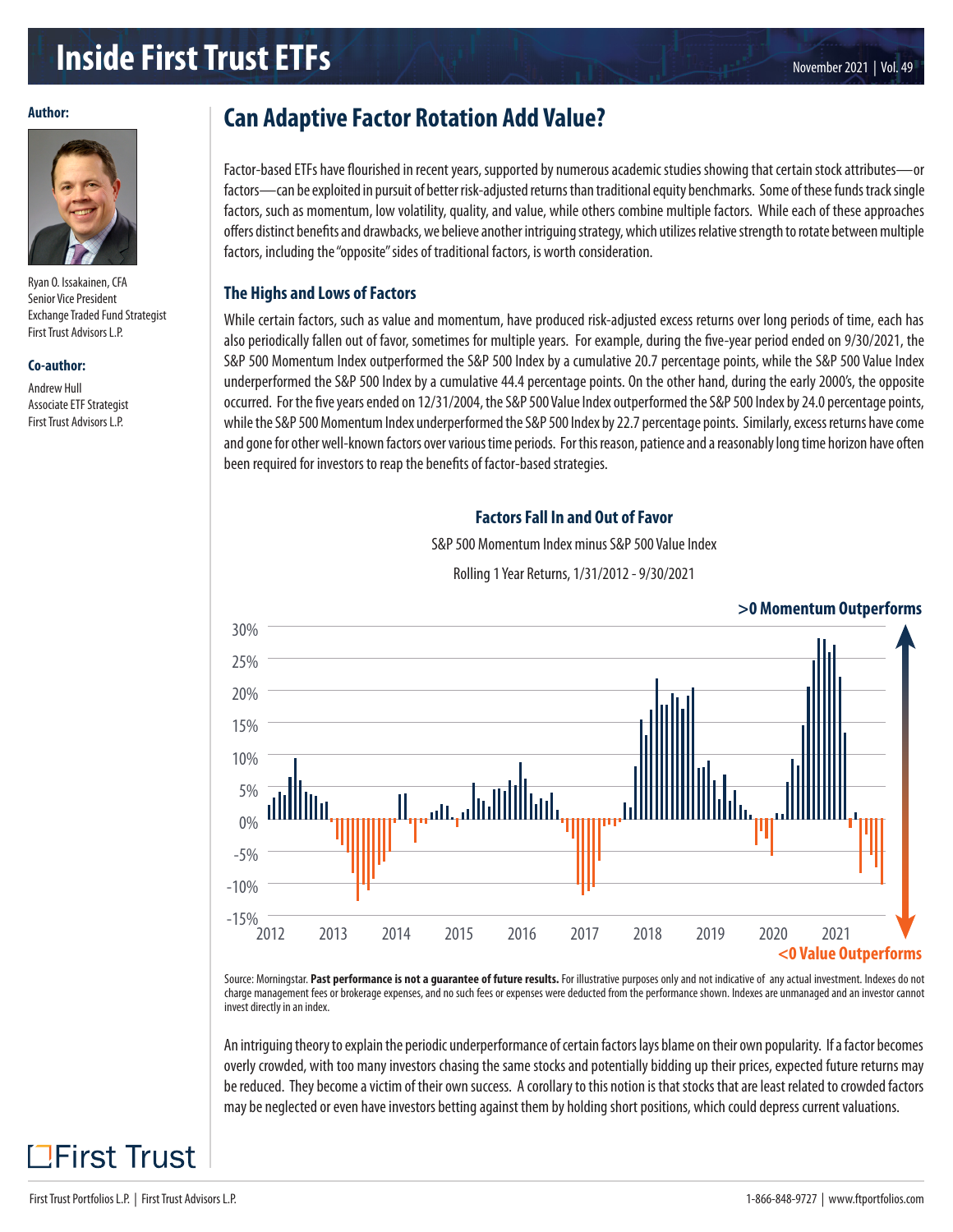### **Here are a few examples spanning the past 10 calendar years (2011-2020):**

**Quality** − Outperformed the S&P 500 Index six times, but its opposite (low quality) also outperformed six times, and there were no years in which neither outperformed.

**Low Volatility** − Outperformed the S&P 500 Index five times, but its opposite (high volatility) also outperformed five times, with just two years in which neither outperformed.

**Momentum** − Outperformed the S&P 500 Index seven times, while its opposite (low momentum) outperformed just four times, with two years in which neither outperformed.

**Value** − Outperformed the S&P 500 Index just three times, while its opposite (expensive) outperformed eight times, with one year in which neither outperformed.

Despite the surprising performance of opposite-side factors, there are few ETFs designed to gain exposure to them.

| 2011      | 2012   | 2013   | 2014   | 2015      | 2016      | 2017   | 2018      | 2019   | 2020     |
|-----------|--------|--------|--------|-----------|-----------|--------|-----------|--------|----------|
| 11.01%    | 28.45% | 54.44% | 23.45% | 8.62%     | 30.00%    | 24.11% | 3.01%     | 38.50% | 56.36%   |
| 10.49%    | 27.54% | 47.73% | 22.97% | 5.96%     | 25.16%    | 22.84% | 1.64%     | 37.46% | 47.17%   |
| 2.11%     | 20.68% | 39.06% | 18.81% | 5.20%     | 18.51%    | 22.71% | 1.37%     | 35.68% | 39.98%   |
| 1.91%     | 18.03% | 33.25% | 17.91% | 1.65%     | 15.87%    | 21.83% | $-4.38%$  | 33.83% | 30.39%   |
| 1.70%     | 16.00% | 32.96% | 16.87% | 1.38%     | 14.73%    | 18.43% | $-11.39%$ | 33.18% | 19.07%   |
| $-2.18%$  | 15.61% | 32.39% | 15.36% | $-4.58%$  | 11.96%    | 16.61% | $-11.85%$ | 31.49% | 18.79%   |
| $-6.44%$  | 14.34% | 31.07% | 14.10% | $-8.03\%$ | 5.88%     | 15.84% | $-13.49%$ | 31.12% | 18.40%   |
| $-11.27%$ | 13.04% | 28.60% | 13.69% | $-9.35%$  | $-0.49%$  | 9.89%  | $-14.91%$ | 30.29% | $-0.34%$ |
| $-16.24%$ | 2.86%  | 17.08% | 9.43%  | $-25.58%$ | $-5.98\%$ | 8.84%  | $-16.68%$ | 20.50% | $-2.55%$ |
|           |        |        |        |           |           |        |           |        |          |

| Momentum | Momentum .<br>Laggards | Quality | Quality<br>Laggards | Value | Value<br>Laggards | <b>Volatility</b> | $1 - 1$<br><b>Wolating</b><br>.aggards | <b>S&amp;P 500</b><br><b>Index</b> |
|----------|------------------------|---------|---------------------|-------|-------------------|-------------------|----------------------------------------|------------------------------------|
|----------|------------------------|---------|---------------------|-------|-------------------|-------------------|----------------------------------------|------------------------------------|

Source: Nasdaq. **Past performance is not a guarantee of future results.** For illustrative purposes only and not indicative of any actual investment. Indexes do not charge management fees or brokerage expenses, and no such fees or expenses were deducted from the performance shown. Indexes are unmanaged and an investor cannot invest directly in an index. The factors are based on eight Nasdaq factor sub-indexes which are each comprised of 50 securities from the Nasdaq US 500 Large Cap Index that represent the high and low side of each of the four factors.

## **An Adaptive Factor Rotation Strategy**

One way that investment professionals have sought to smooth out periods of single factor underperformance has been to combine multiple factors. As in the example of value and momentum, excess returns from various factors have often come at different times. While most multi-factor strategies maintain consistent exposure to traditional factors, we believe a more active strategy that adapts to periods of single factor underperformance by incorporating "opposite side" factors may provide another compelling option for financial professionals.

In 2018, First Trust launched the First Trust Lunt U.S. Factor Rotation ETF (FCTR). This ETF tracks an adaptive factor rotation strategy that provides exposure to either the conventional or opposite side of four different factors, including momentum, value, quality, and low volatility.

The underlying index for FCTR selects stocks from the Nasdaq US 500 Large Cap Index. This universe of stocks is ranked by factor attributes for momentum, value, quality, and low volatility. The 50 highest scoring stocks for each factor are selected as constituents for conventional factor sub-indices, while the 50 lowest scoring stocks are selected as constituents for the opposite-side (or nonconventional) factor sub-indices. On a monthly basis, these eight sub-indices are evaluated for risk-adjusted relative strength to select either the conventional or opposite-side for each factor. For the month of November, the conventional factor sub-indices for momentum, quality, and low volatility were selected, along with the opposite-side factor sub-index for value.

This dynamic approach to factor investing has resulted in high active share (76.7% as of 10/31/21)^ and meaningful sector tilts, compared to the S&P 500 Index<sup>1</sup>. For example, as of 10/31/21, FCTR was overweight the industrials and energy sectors by 4.8 and 3.4 percentage points, respectively, and underweight the information technology and financials sectors by 5.5 and 4.8 percentage points, respectively. However, at various points over the past 12 months, FCTR has been overweight and underweight every sector of the S&P 500 Index.

# Inside First Trust ETFs November 2021 | Vol. 49

^Source: Morningstar.

<sup>1</sup> "Active share" is a measurement of how similar a fund's holdings are to its benchmark, with scores ranging from 0% (identical holdings and weights) to 100% (no common holdings).